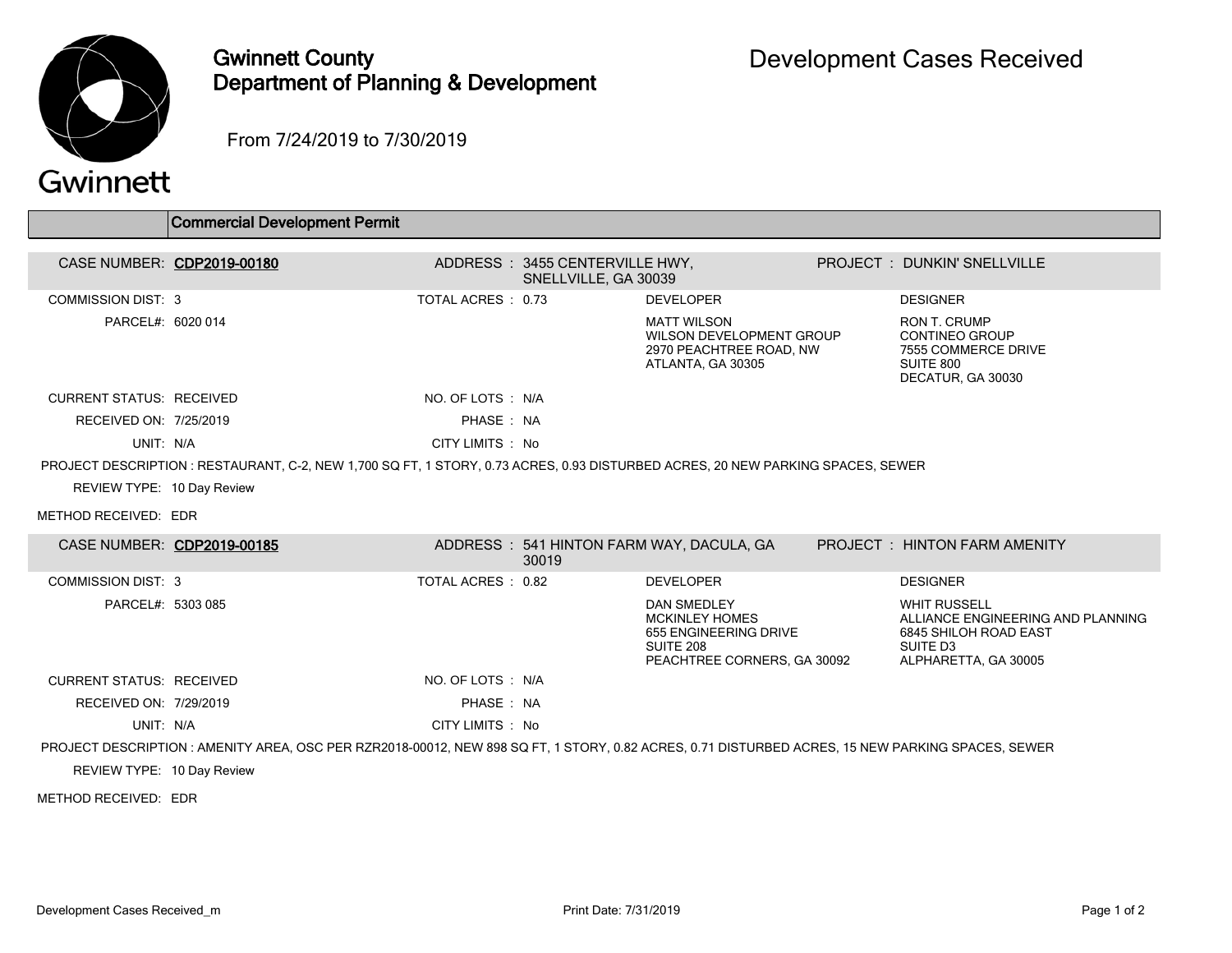|                                 | CASE NUMBER: CDP2019-00186                                                                      |                     | ADDRESS: 2255 BERRY HALL ROAD,<br>BETHLEHEM, GA 30620 |                                                                                                                  | <b>PROJECT: CEMETERY</b>                                                                   |  |
|---------------------------------|-------------------------------------------------------------------------------------------------|---------------------|-------------------------------------------------------|------------------------------------------------------------------------------------------------------------------|--------------------------------------------------------------------------------------------|--|
| <b>COMMISSION DIST: 3</b>       |                                                                                                 | TOTAL ACRES : 21.61 |                                                       | <b>DEVELOPER</b>                                                                                                 | <b>DESIGNER</b>                                                                            |  |
| PARCEL#: 5343 015               |                                                                                                 |                     |                                                       | DR. HAFIZ ABDUL GHAFFAR KHAN<br><b>GEORGIA ISLAMIC INSTITUTE</b><br>177 SIMONTON ROAD<br>LAWRENCEVILLE, GA 30046 | <b>GORDON STORY</b><br>GORDON STORY, PE, RLS<br>2608 RICKETSON ROAD<br>WARRENTON, GA 30828 |  |
| <b>CURRENT STATUS: RECEIVED</b> |                                                                                                 | NO. OF LOTS : N/A   |                                                       |                                                                                                                  |                                                                                            |  |
| RECEIVED ON: 7/30/2019          |                                                                                                 | PHASE: NA           |                                                       |                                                                                                                  |                                                                                            |  |
| UNIT: N/A                       |                                                                                                 | CITY LIMITS : No    |                                                       |                                                                                                                  |                                                                                            |  |
|                                 | PROJECT DESCRIPTION : CEMETERY, RA-200 PER SUP2019-00003, 21.61 ACRES, 43 PARKING SPACES, SEWER |                     |                                                       |                                                                                                                  |                                                                                            |  |
| REVIEW TYPE: 10 Day Review      |                                                                                                 |                     |                                                       |                                                                                                                  |                                                                                            |  |
| METHOD RECEIVED: EDR            |                                                                                                 |                     |                                                       |                                                                                                                  |                                                                                            |  |
| TOTAL FOR : I                   | <b>Commercial Development</b><br>Permit                                                         | NO. OF CASES: 3     |                                                       | NO. OF LOTS: 0                                                                                                   | <b>TOTAL ACRES: 23.16</b>                                                                  |  |
|                                 |                                                                                                 |                     |                                                       |                                                                                                                  |                                                                                            |  |
| <b>GRAND TOTALS</b>             |                                                                                                 | NO. OF CASES: 3     |                                                       | NO. OF LOTS: 0                                                                                                   | TOTAL ACRES: 23.16                                                                         |  |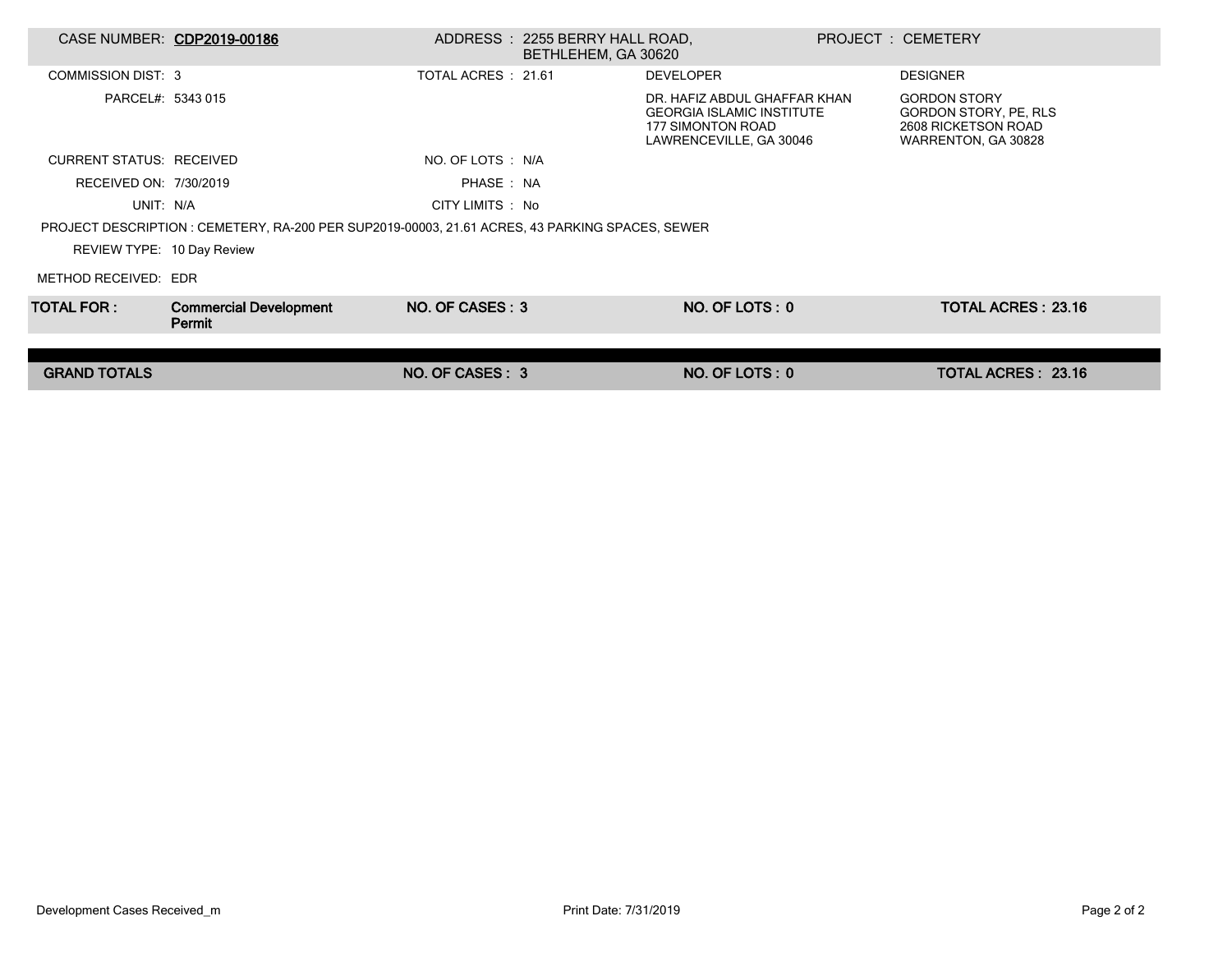

## Gwinnett County Department of Planning & Development

From 7/24/2019 to 7/30/2019

| Gwinnett |  |  |  |
|----------|--|--|--|
|          |  |  |  |

 $\Box$ 

|                                 | <b>Commercial Development Permit</b>                                                                                                                  |                    |                                                  |                                                                                                  |                 |                                                                                                                                               |
|---------------------------------|-------------------------------------------------------------------------------------------------------------------------------------------------------|--------------------|--------------------------------------------------|--------------------------------------------------------------------------------------------------|-----------------|-----------------------------------------------------------------------------------------------------------------------------------------------|
|                                 |                                                                                                                                                       |                    |                                                  |                                                                                                  |                 |                                                                                                                                               |
|                                 | CASE NUMBER: CDP2019-00181                                                                                                                            |                    | ADDRESS: 2490 SATELLITE BLV, BUFORD, GA<br>30581 |                                                                                                  |                 | PROJECT: BEST WESTERN                                                                                                                         |
| <b>COMMISSION DIST: 4</b>       |                                                                                                                                                       | TOTAL ACRES: 6.92  |                                                  | <b>DEVELOPER</b>                                                                                 |                 | <b>DESIGNER</b>                                                                                                                               |
| PARCEL#: 7229 130               |                                                                                                                                                       |                    |                                                  | NAZAR DAYANAN<br>THE BEST WESTERN BUFORD<br>2490 SATELLITE BOULEVARD<br><b>BUFORD, GA 30581</b>  |                 | <b>GEORGE AWUKU</b><br>EL MINA. INC.<br>6062 BUFORD HIGHWAY<br>NORCROSS, GA 30071                                                             |
| <b>CURRENT STATUS: RECEIVED</b> |                                                                                                                                                       | NO. OF LOTS : N/A  |                                                  |                                                                                                  |                 |                                                                                                                                               |
| RECEIVED ON: 7/25/2019          |                                                                                                                                                       | PHASE: NA          |                                                  |                                                                                                  |                 |                                                                                                                                               |
| UNIT: N/A                       |                                                                                                                                                       | CITY LIMITS : Yes  |                                                  |                                                                                                  |                 |                                                                                                                                               |
|                                 | PROJECT DESCRIPTION : CITY OF BUFORD, BEST WESTERN, C-2, NEW 51,000 SQ FT, 10 STORIES, 6.92 ACRES, 1.8 DISTURBED ACRES, 105 NEW PARKING SPACES, SEWER |                    |                                                  |                                                                                                  |                 |                                                                                                                                               |
| REVIEW TYPE: 10 Day Review      |                                                                                                                                                       |                    |                                                  |                                                                                                  |                 |                                                                                                                                               |
| METHOD RECEIVED: EDR            |                                                                                                                                                       |                    |                                                  |                                                                                                  |                 |                                                                                                                                               |
|                                 | CASE NUMBER: CDP2019-00182                                                                                                                            |                    | ADDRESS: 3740 BUFORD HWY, BUFORD, GA<br>30518    |                                                                                                  | PROJECT: CRUNCH |                                                                                                                                               |
| <b>COMMISSION DIST: 4</b>       |                                                                                                                                                       | TOTAL ACRES: 15.28 |                                                  | <b>DEVELOPER</b>                                                                                 |                 | <b>DESIGNER</b>                                                                                                                               |
| PARCEL#: 7219 153               |                                                                                                                                                       |                    |                                                  | <b>MARK MCCORMACK</b><br>THE MATTIACE COMPANY<br><b>125 CONGRESS STREET</b><br>JACKSON, MS 39201 |                 | <b>REED PARKER</b><br>DEVELOPMENT PLANNING &<br><b>ENGINEERING. INC.</b><br>5074 BRISTOL INDUSTRIAL WAY<br><b>SUITE A</b><br>BUFORD, GA 30518 |
| <b>CURRENT STATUS: RECEIVED</b> |                                                                                                                                                       | NO. OF LOTS : N/A  |                                                  |                                                                                                  |                 |                                                                                                                                               |
| RECEIVED ON: 7/25/2019          |                                                                                                                                                       | PHASE: NA          |                                                  |                                                                                                  |                 |                                                                                                                                               |
| UNIT: N/A                       |                                                                                                                                                       | CITY LIMITS : Yes  |                                                  |                                                                                                  |                 |                                                                                                                                               |
|                                 | PROJECT DESCRIPTION : CITY OF BUFORD, CRUNCH, C-2, NEW 19,040 SQ FT, 1 STORY, 15.28 ACRES, 3.07 DISTURBED ACRES, 142 NEW PARKING SPACES, SEWER        |                    |                                                  |                                                                                                  |                 |                                                                                                                                               |

REVIEW TYPE: 10 Day Review

METHOD RECEIVED: EDR